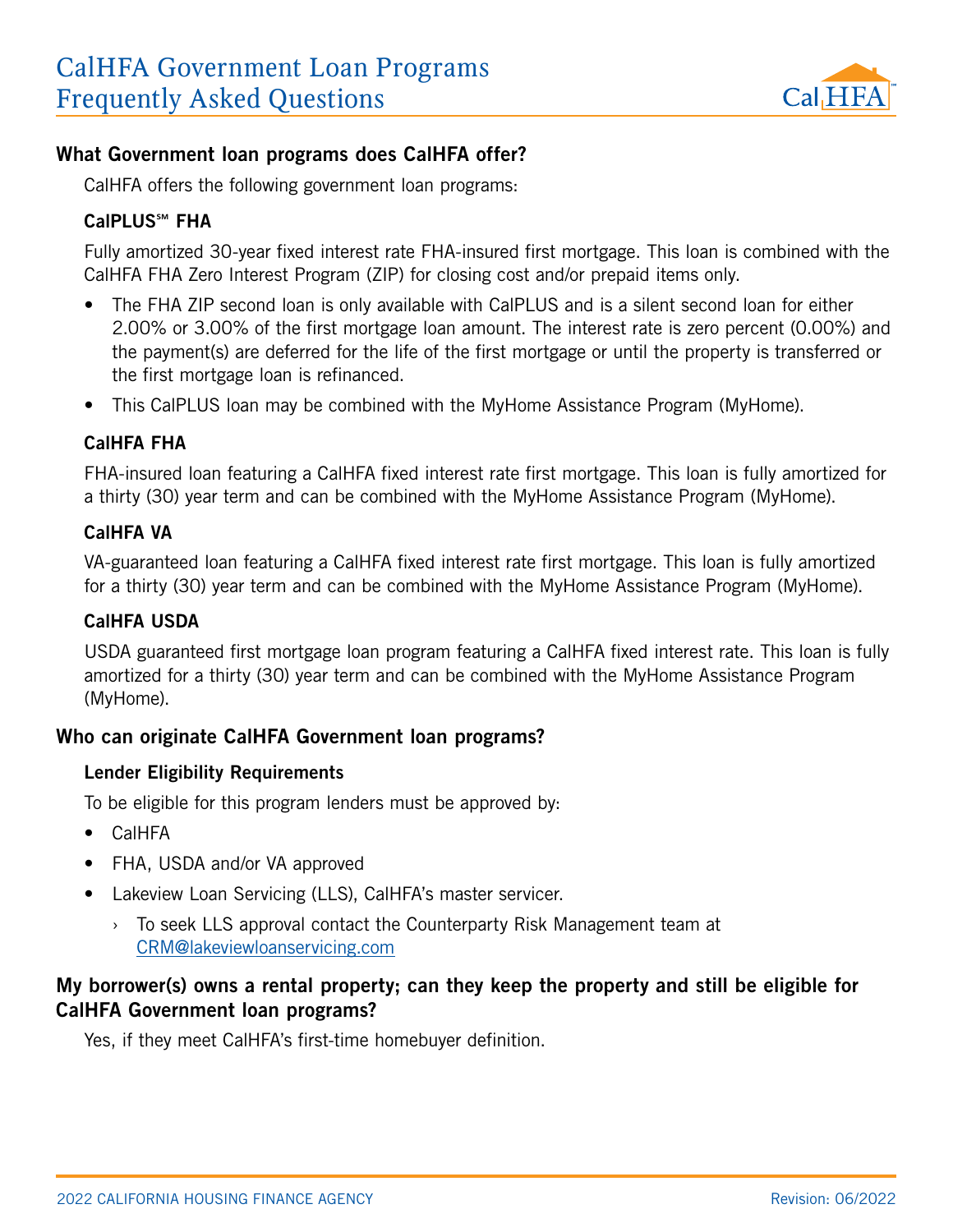# My borrower is not a first-time homebuyer, is the borrower still eligible for CalHFA Government loan programs?

#### CalPLUS FHA

No, all borrowers must be first-time homebuyers. Please see section 203(h) for exceptions

## CalHFA FHA

This program is available for both first-time and non-first-time homebuyers; however, when CalHFA subordinate financing is included all borrowers must be first-time homebuyers

## CalHFA VA

This program is available for both first-time and non-first-time homebuyers; however, when CalHFA subordinate financing is included all borrowers must be first-time homebuyers

## CalHFA USDA

This program is available for both first-time and non-first-time homebuyers; however, when CalHFA subordinate financing is included all borrowers must be first-time homebuyers

# Do I need to make a reservation in the Mortgage Access System (MAS) before submitting a loan file to CalHFA?

Yes. The CalHFA-approved lender must make a reservation in MAS prior to loan submission.

## Does CalPLUS FHA allow additional subordinate financing?

Yes. The MyHome Assistance Program (MyHome) and FHA-approved subordinate loan programs may be layered if they go into subordinate lien position. In the case of conflicting guidelines, the more restrictive will apply.

# What areas of California are eligible for CalHFA financing?

CalHFA Government loan programs are a state-wide program. Properties located anywhere within the State of California may be eligible for the program; however USDA Properties must be located in an [USDA eligible rural area.](https://eligibility.sc.egov.usda.gov/eligibility/welcomeAction.do?pageAction=sfp)

## Are there sales price limits on CalHFA Government loan programs?

Yes, the maximum sales price limit on CalHFA Government loans is \$1,068,000.

## What is the maximum loan amount for CalHFA Government loan programs?

## CalPLUS FHA

The maximum total loan amount (excluding Up Front Mortgage Insurance Premium) cannot exceed FHA loan limits for the county in which the property is located.

## CalHFA FHA

The maximum total loan amount (excluding Up Front Mortgage Insurance Premium) cannot exceed FHA loan limits for the county in which the property is located.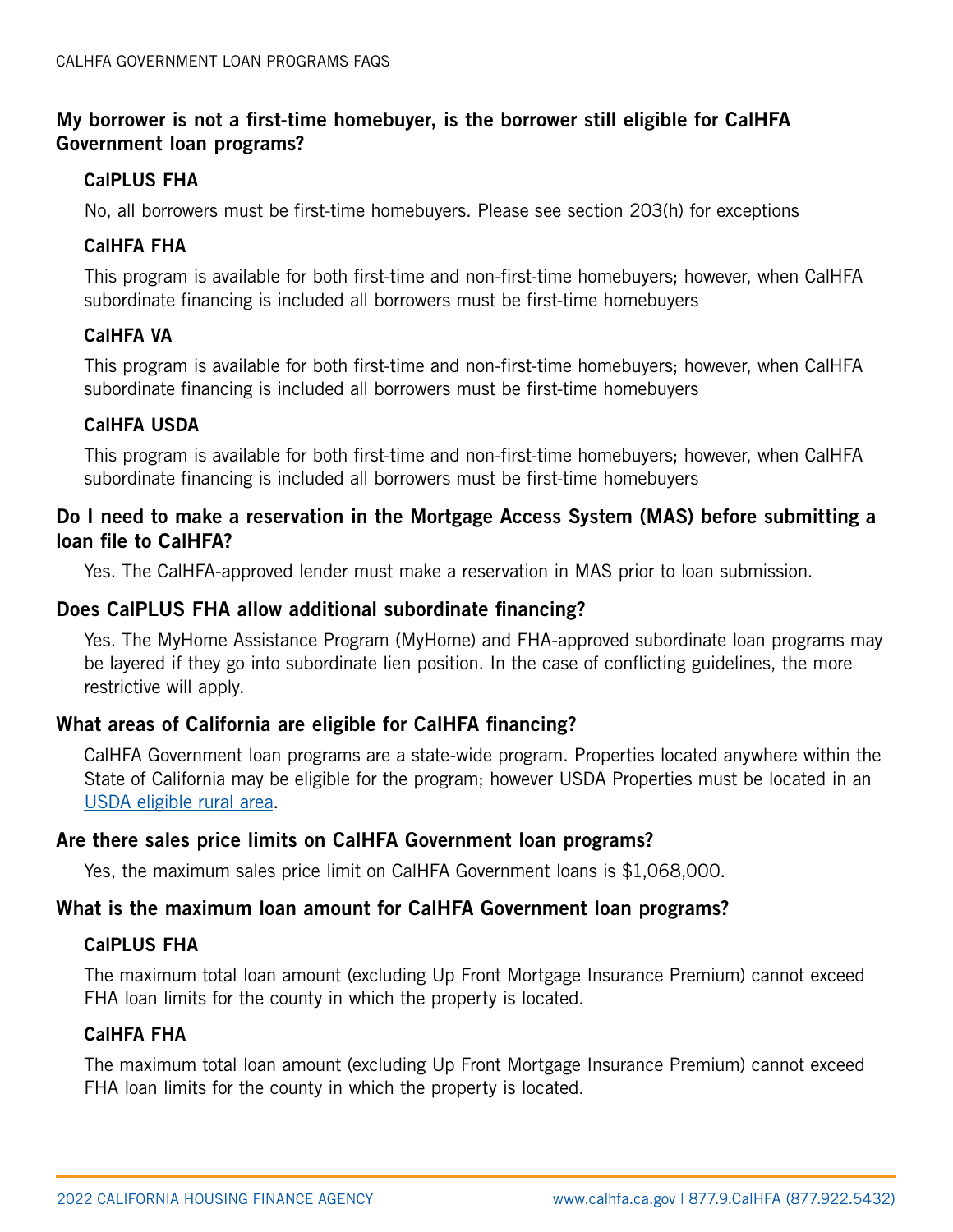# CalHFA VA

The maximum loan amount (excluding Financed Guaranty Funding Fee) cannot exceed VA loan limits for the county in which the property is located.

## CalHFA USDA

The maximum loan amount (excluding upfront Guarantee fee, if financed) cannot exceed USDA loan limits for the county in which the property is located.

## Are High balance loan limit loan limits allowed with CalHFA Government loan programs?

All loans with a loan amount exceeding the current Federal Housing Finance Agency (FHFA) posted loan limits will be subject to an additional fee. See [CalHFA rate sheet](http://www.calhfa.ca.gov/apps/rates/) for applicable fees.

All High Balance loan fees will be net funded at the time of first mortgage purchase by the master servicer.

# Are condominiums eligible for CalHFA Government loan programs?

#### CalPLUS FHA

Yes. CalHFA will allow approved condominiums that meet FHA Condominium Project requirements.

FHA Single-Unit condominium project approval process is not allowed

#### CalHFA FHA

Yes. CalHFA will allow approved condominiums that meet FHA Condominium Project requirements.

FHA Single-Unit condominium project approval process is not allowed

## CalHFA VA

Yes. CalHFA will allow approved condominiums/PUDS that meet FHA/VA Condominium/PUD Project requirements.

## CalHFA USDA

In order for a condominium/PUD to be eligible for USDA guaranteed financing the project must meet all requirements of the USDA handbook as well as standards established by HUD, Fannie Mae, Freddie Mac or VA. It is the responsibility of the lender and not the master servicer to meet these guidelines.

# Is a manufactured home eligible for CalHFA Government loan programs?

## CalPLUS FHA & CalHFA FHA

Manufactured homes are permitted with the following parameters:

- Singlewide manufactured homes are not eligible
- Manual Underwriting is not permitted on manufactured homes
- Minimum credit score: 660
- Maximum DTI: 45.00%
- All manufactured homes must meet FHA 4000.1, Master Servicer and CalHFA loan program requirements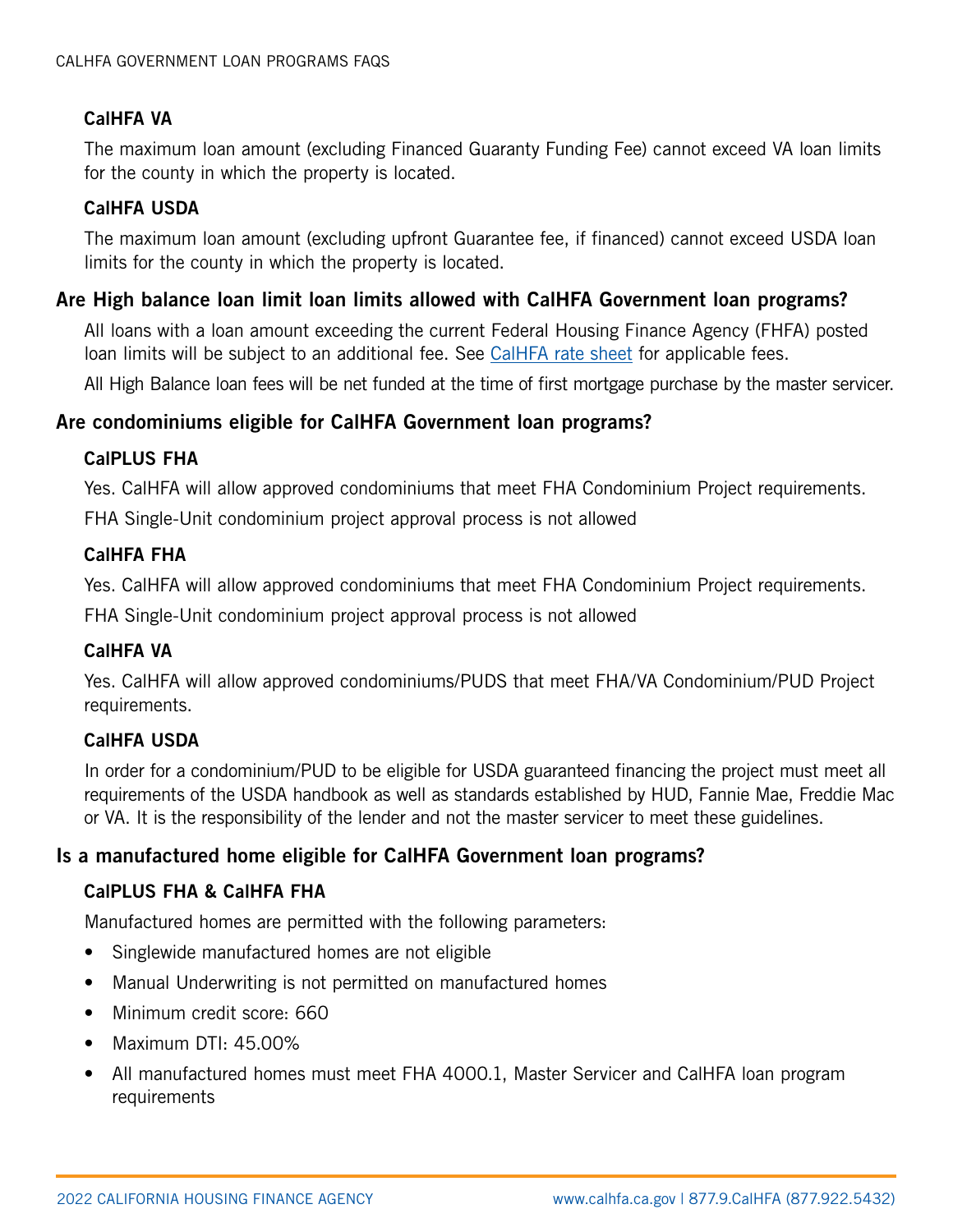## CalHFA VA

Manufactured homes are not permitted

### CalHFA USDA

Manufactured homes are permitted with the following parameters:

- Maximum DTI: 45.00%
- New Manufactured Homes (First Owner)
- Singlewide manufactured homes are not eligible
- Leaseholds and Community Land Trusts are not eligible
- Unit must not have ANY alterations or additions since construction in the factory (e.g. decks, porches not allowed)
- Manual Underwriting is not permitted on manufactured homes
- All manufactured homes must meet USDA 7 CFR 3550.73, Master Servicer and CalHFA loan program requirements

# What automated underwriting engines do you allow for CalHFA Government loan programs?

#### CalPLUS FHA

All loans must be submitted through Fannie Mae's Desktop Underwriter® (DU®) and receive an "Approve/Eligible", or Freddie Mac's Loan Prospect Advisor (LPA) and receive an "Accept" recommendation. The FHA Scorecard option must be used.

## CalHFA FHA

All loans must be submitted through Fannie Mae's Desktop Underwriter® (DU®) and receive an "Approve/Eligible", or Freddie Mac's Loan Prospect Advisor (LPA) and receive an "Accept" recommendation. The FHA Scorecard option must be used.

#### CalHFA VA

All loans must be submitted through Fannie Mae Desktop Underwriter (DU®) and receive an "Approve/Eligible", Freddie Mac Loan Product Advisor (LPA®) and receive an "Accept" recommendation.

#### CalHFA USDA

All loans must be submitted through Guaranteed Underwriting System (GUS). GUS Underwriting Recommendation of Accept / Eligible only

## Is Manual Underwriting permitted on CalHFA Government loan programs?

## CalPLUS FHA

Manual Underwriting is allowed with the following parameters:

- Maximum DTI ratio: 43.00%
- Borrowers without a credit score are not permitted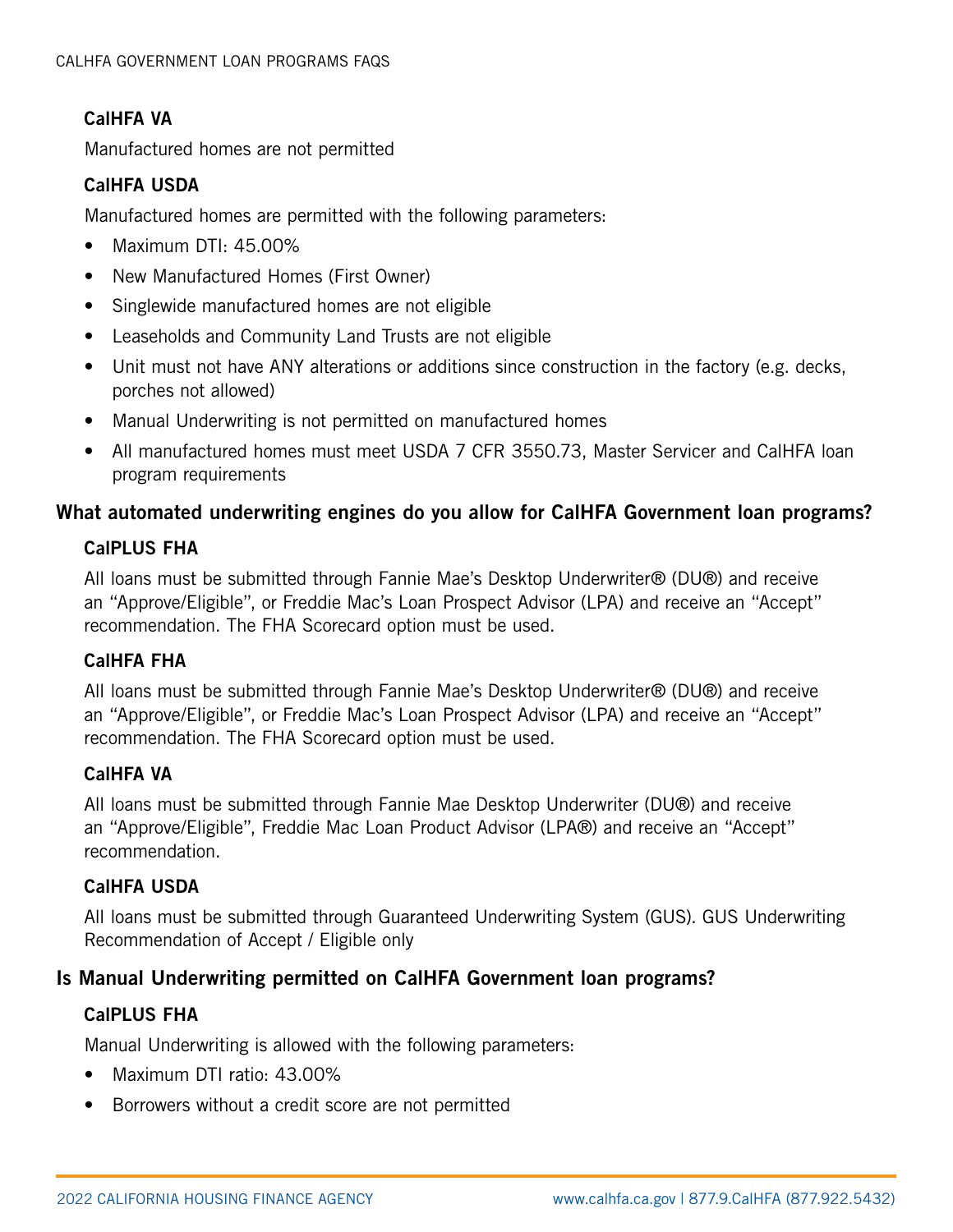- Must meet FHA requirements
- Not permitted on Manufactured Homes
- Non-traditional credit is not allowed

## CalHFA FHA

Manual Underwriting is allowed with the following parameters:

- Maximum DTI ratio: 43.00%
- Borrowers without a credit score are not permitted
- Must meet FHA requirements
- Not permitted on Manufactured Homes
- Non-traditional credit is not allowed
- Manual Underwriting is required for Section 184 Indian Home Loan Program
- Maximum DTI ratio: Per HUD approval based on compensating factors
- Must meet Section 184 requirements
- All loans must be approved by HUD prior to submission to CalHFA

# CalHFA VA

Manual Underwriting is not allowed

## CalHFA USDA

Manual Underwriting is not allowed

# What is the maximum DTI for CalHFA Government Loans?

The maximum total Debt-to-Income (DTI) ratio cannot exceed:

- 50.00%
	- › Credit Score ≥ 700
	- › No Manual Underwriting or Manual downgrades allowed
- $45.00\%$ 
	- › Credit Score 640-699
	- › No Manual Underwriting or Manual downgrades allowed
	- › Loans on Manufactured Homes
- $-43.00\%$ 
	- › Manual underwrite or Manual downgrade allowed

MCC may not be used for credit qualifying purposes.

# What is the minimum credit score requirement for CalHFA Government loan programs?

CalHFA's minimum credit score is 660 for all Government loan programs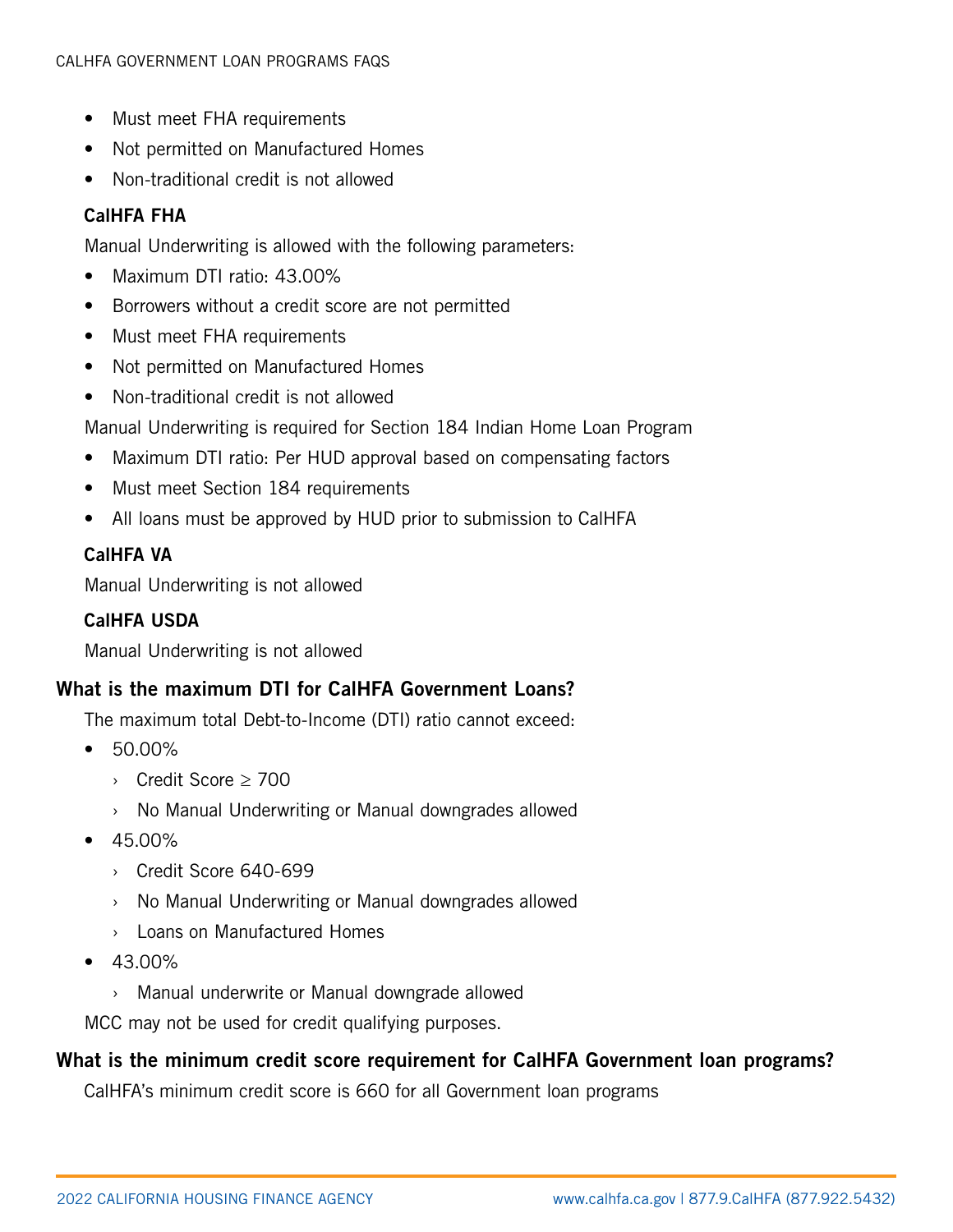# Does CalHFA use the lowest credit score to determine the minimum representative credit score?

No. The middle score of the lowest scoring borrower is used to determine eligibility.

- If a tri-merged credit report is used, use the middle score
- If a merged credit report only returns two scores, use the lower score
- If a merged credit report only returns one score, that score must be used

# My borrower only has one credit score. Is that okay for CalHFA Government loan programs?

Yes, one credit score is acceptable with DU Approve/Eligible findings.

# Do all borrowers need to meet the minimum credit score requirement for CalHFA Government loan programs?

Yes, a minimum representative credit score is required for all borrowers. Borrowers with no credit score are not allowed.

## Can I use Non-Traditional credit?

No, non-traditional credit is not eligible.

# What is the maximum age of credit documents on CalHFA Government loan programs?

CalHFA will follow FHA, VA or USDA guidelines for the age of the credit documents.

# What is the maximum LTV/CLTV on CalHFA Government loan programs?

The maximum LTV is per FHA, VA or USDA guidelines. The maximum CLTV is 105%.

## Can I use the ZIP for down payment?

No. The FHA ZIP second loan is only available with CalPLUS FHA and may be used for closing cost and/or prepaid items only. ZIP may not be used for down payment or debt payoff. If there are remaining funds due the borrower from the ZIP loan, the funds must be applied as a principal reduction.

# The ZIP is for either 2.0% or 3.0% of the total first loan amount. Does the total loan amount include UFMIP?

Yes. The ZIP second loan is only available with the CalPLUS FHA and loan amount is calculated on the loan amount of the first mortgage  $+$  UFMIP

# What fees and related charges are allowed for CalHFA Government loan programs?

CalHFA allows:

- Customary lender origination fees not to exceed the greater of 3% of the loan amount or \$3,000
- Other customary third-party fees such as the credit report fee, appraisal fee, insurance fee or similar settlement or financing cost.
- \$250 funding fee (payable to CalHFA's master servicer)